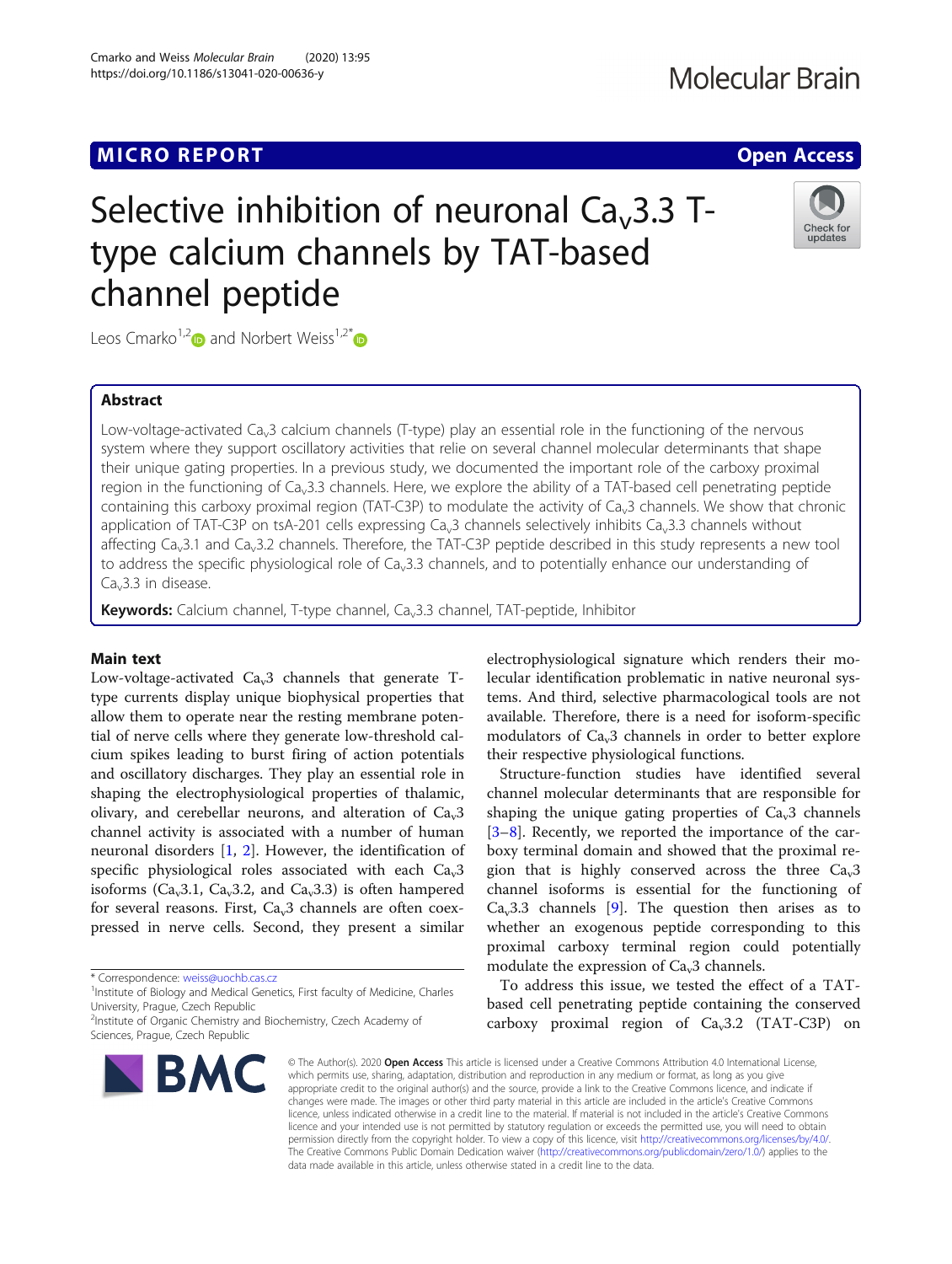<span id="page-1-0"></span>recombinant Cav3 channels expressed in tsA-201 cells. Molecular modeling using  $Phyres<sup>2</sup>$  [[10\]](#page-2-0) predicted that this peptide may adopt a helical conformation (Fig. 1a). Cells were transfected with 5 μg of cDNA encoding for Ca<sub>v</sub>3.1, Ca<sub>v</sub>3.2, or Ca<sub>v</sub>3.3 channels. Twelve hours after transfection, cells were treated with 10 μg / mL of TAT-C3P peptide (GenScript), or with a control peptide containing a non-conserved distal region of the carboxy terminus of  $Ca<sub>v</sub>3.2$  (TAT-C3D). The effect of the TAT peptide on T-type currents was assessed 48 h later in the whole cell configuration of the patch clamp technique. We observed that treatment of cell with the TAT-C3P produced a potent decrease of the T-type current in cells expressing  $Ca<sub>v</sub>3.3$  channels (Fig. 1b). For instance, in response to a depolarizing pulse to −30 mV, a 2.3-fold decrease  $(p \lt 0.0001)$  in the mean peak T-type current density was observed in cells treated with TAT-C3P (−  $12.1 \pm 2.1$  pA/pF,  $n = 31$ ) compared to control (nontreated) cells  $(-27.2 \pm 2.9 \text{ pA/pF}, n = 41)$  (Fig. 1c). The mean maximal slope conductance  $(G_{\text{max}})$  was decreased by 56% ( $p < 0.0001$ ) from 572 ± 53 pS/pF to 254 ± 39 pS/

pF (Fig. 1d). This effect was not observed when cells were treated with the control TAT-C3D peptide indicating that  $TAT-C3P$ -induced inhibition of  $Ca<sub>v</sub>3.3$  was specifically mediated by the carboxy proximal peptide and not from a non-specific effect that could have resulted from TAT itself (Fig. 1d). Inhibition of T-type currents by TAT-C3P was not associated with additional alteration of the voltage-dependence of activation and inactivation, nor of the recovery from inactivation, and only a slight acceleration of the inactivation kinetics of  $Ca<sub>v</sub>3.3$ currents at hyperpolarized potentials was observed (supplemental Fig. [S1\)](#page-2-0). Furthermore, this inhibition was not observed when TAT-C3P was acutely infused into the cells via the patch pipette (supplemental Fig.  $S<sub>2</sub>$ ) suggesting that TAT-C3P-induced inhibition of  $Ca<sub>v</sub>3.3$  is likely to have occurred via a regulatory signaling pathway controlling the expression of the channel rather than via direct alteration of the channel activity itself. Finally, we did not observe any significant effect of TAT-C3P on cells expressing  $Ca<sub>v</sub>3.1$  and  $Ca<sub>v</sub>3.2$  channels indicating that this peptide is selective for  $Ca<sub>v</sub>3.3$ 



Fig. 1 Effect of TAT-C3P peptide on Ca<sub>v</sub>3 channels. a Schematic representation of the membrane topology of Ca<sub>v</sub>3 channels and protein sequence alignment showing the conserved proximal region of the carboxy terminus across all three Ca<sub>v</sub>3 channel isoforms (Ca<sub>v</sub>3.1, Ca<sub>v</sub>3.2, and Ca<sub>v</sub>3.3). Molecular modeling indicates that this region may adopt a helical conformation. **b** Representative T-type current traces recorded from cells expressing Ca<sub>v</sub>3.3 channels in response to 300 ms depolarizing steps to values ranging from − 80 mV to + 20 mV from a holding potential of − 100 mV for control (black traces) and TAT-C3P-treated cells (red traces). c Corresponding mean peak current density-voltage (I/V) relationship. d Corresponding mean maximal macroscopic conductance ( $G_{\text{max}}$ ) values obtained from the fit of the I/V curves with a modified Boltzmann equation for control (white dots), and cells treated with either TAT-C3P (red dots) or the control TAT-C3D peptide (grey dots). e Mean normalized  $G<sub>max</sub>$  for cells expressing Ca<sub>v</sub>3.1, Ca<sub>v</sub>3.2, and Ca<sub>v</sub>3.3 channels in response to TAT-C3P treatment